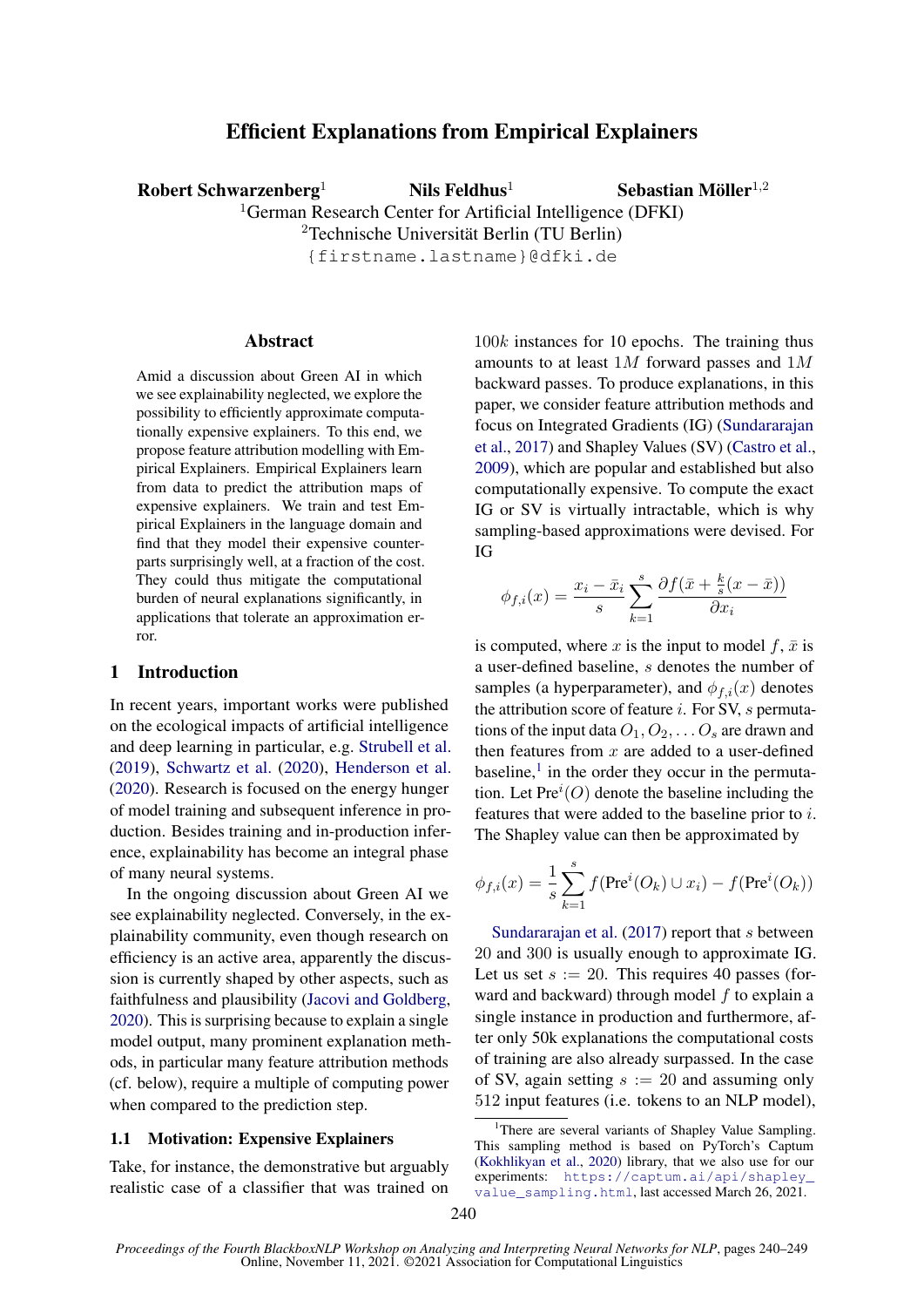<span id="page-1-0"></span>[CLS] While I can 't say whether or not Larry Ham ##a ever saw any of the old cartoons, I would think that writing said cartoons, file cards, and some of the comics would count for something. br / br / For fans of the old cartoon, this is pretty much a continuation of the same, except with a few new characters - and a more insane Cobra Commander. br/br/We still have all<br>the old favorites too, but on a personal note, one thing that always irritated me was this "Duke in are tons of other \* officers \* around instead . br / br / The battle sequences are similar to the old series as well; the main trick here seems to be the C ##GI. It's ove all pretty good , if not a little over - the - top . [SEP]

[CLS] While I can't say whether or not Larry Ham ##a ever saw any of the old cartoons, I would think that writing said cartoons, file cards, and some of the comics would count for something. br / br / For fans of the old cartoon, this is pretty much a continuation of the same, except with a few new characters - and a more insane Cobra Commander . br / br / We still have all the old favorites too, but on a personal note, one thing that always irritated me was this "Duke in charge " stuff, when there are tons of other \* officers \* around instead. br / br / The battle sequences are similar to the old series as well; the main trick here seems to be the C ##GI. It's overall pretty good, if not a little over - the - top. [SEP]

Figure 1: Explanations (attribution maps) for a BERT-based sentiment classification (best viewed digitally). The input is taken from the test split and was classified into Positive. Top: Integrated Gradients ( $s = 20, 40$ ) passes through classifier required). Bottom: Empirical Integrated Gradients (1 pass through Empirical Explainer required). Attribution scores were normalized on sequence level. Red: positive; blue: negative.

one already needs to conduct  $20 * 512 = 10240$ passes to generate an input attribution map for a single classification decision. This means that SV surpasses the training costs specified above after only 195 explanations.

This may only have a small impact if the number of required explanations is low. However, there are strong indications that explainability will take (or retain) an important role in many neural systems: For example, there are legal regulations, such as the EU's GDPR which hints at a "right to explanation" [\(Goodman and Flaxman,](#page-8-4) [2017\)](#page-8-4). For such cases, a 1:1 ratio in production between model outputs and explanations is not improbable. If the employed explainability method requires more than one additional pass through the model (as many do, cf. below), there then is a tipping point at which the energy need of explanations exceeds the energy needs of both model training and in-production inference.

IG and SV are not the only tipping point methods. Other expensive prominent and recent methods and variants are proposed by [Zeiler and Fergus](#page-9-3) [\(2014\)](#page-9-3); [Ribeiro et al.](#page-8-5) [\(2016\)](#page-8-5); [Lundberg and Lee](#page-8-6) [\(2017\)](#page-8-6); [Smilkov et al.](#page-9-4) [\(2017\)](#page-9-4); [Chen et al.](#page-8-7) [\(2019\)](#page-8-7); [Dhamdhere et al.](#page-8-8) [\(2020\)](#page-8-8); [Erion et al.](#page-8-9) [\(2019\)](#page-8-9); [Covert](#page-8-10) [and Lee](#page-8-10) [\(2020\)](#page-8-10); [Schwarzenberg and Castle](#page-9-5) [\(2020\)](#page-9-5); [Schulz et al.](#page-9-6) [\(2020\)](#page-9-6); [Harbecke and Alt](#page-8-11) [\(2020\)](#page-8-11).

All of the above listed explainers require more than one additional pass through the model. This is why in general the following should hold across methods: *The smaller the model, the greener the explanation.* In terms of energy efficiency, explainability therefore benefits from model compression, distillation, or quantization. These are dynamic fields with a lot of active research which is why in the remainder of this paper we instead focus on something else: The mitigation of the ecological impact of tipping-point methods that dominate the

cost term in the example cited in this section. These are our main contributions in this paper:

- 1. We propose to utilize the task of feature attribution modelling to efficiently model the attribution maps of expensive explainers.
- 2. We address feature attribution modelling with trainable explainers that we coin Empirical Explainers.
- 3. We evaluate their performance qualitatively and quantitatively in the language domain and establish them as an efficient alternative to computationally expensive explainers in applications where an approximation error is tolerable.

# 2 Framework: Empirical Explainers

*Informally, an* EMPIRICAL EXPLAINER *is a model that has learned from data to efficiently model the feature attribution maps of an expensive explainer. For training, one collects sufficiently many attribution maps from the expensive explainer and then maximizes the likelihood of these target attributions under the Empirical Explainer.*

An expensive explainer may, for instance, be a costly attribution method such as Integrated Gradients that is used to return attributions for the decisions of a classifier, say, a BERT-based [\(Devlin](#page-8-12) [et al.,](#page-8-12) [2019\)](#page-8-12) sentiment classifier. The corresponding Empirical Explainer could be a separate neural network, similar in size to the sentiment classifier, consuming the same input tokens as the sentiment model, but instead of predicting the sentiment class, it is trained to predict the integrated gradients for each token.

Whereas the original Integrated Gradients explainer requires multiple passes through the classifier, producing the empirical integrated gradients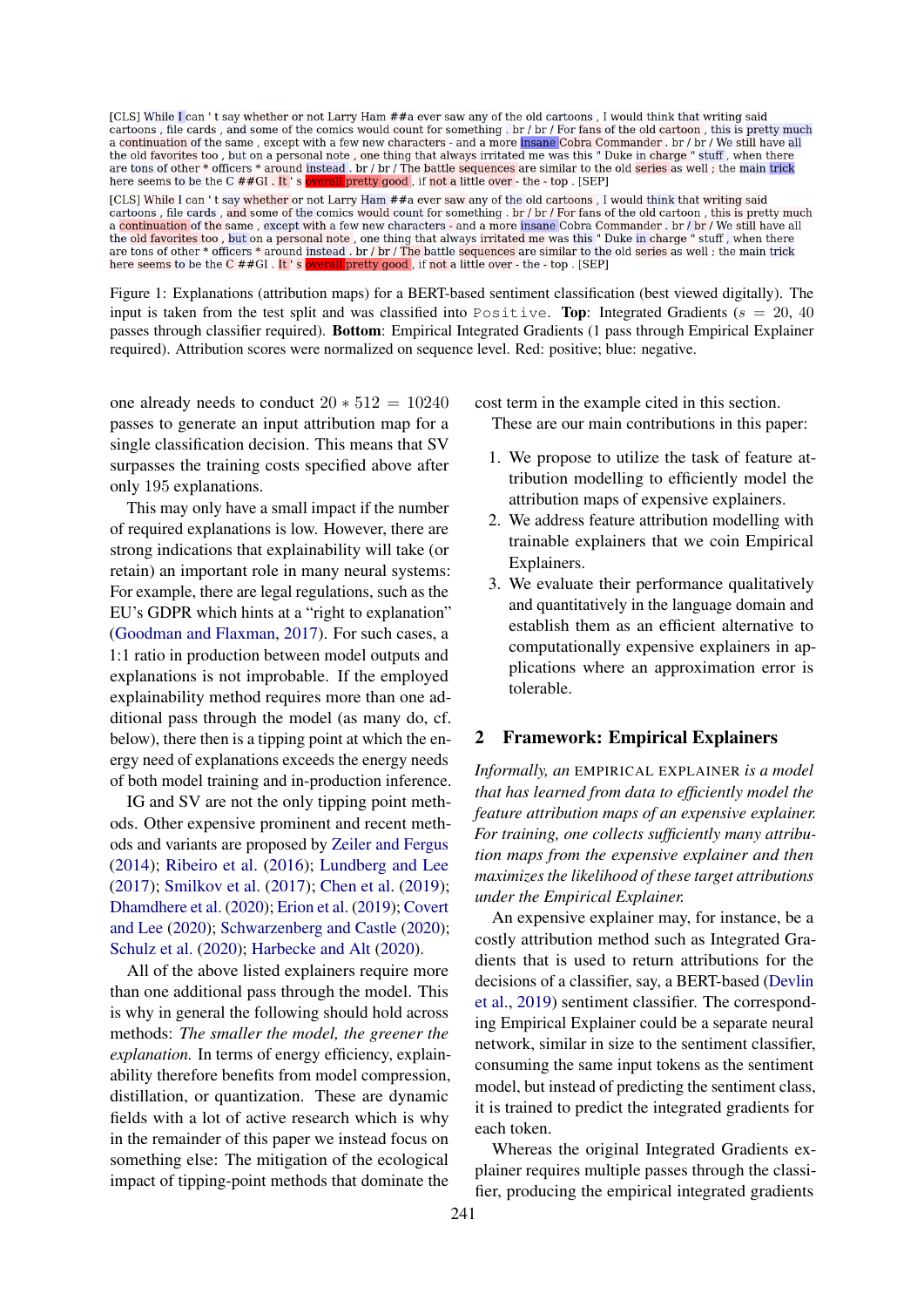<span id="page-2-1"></span>[CLS] Although " They Died with their Boots On " is not entirely historically accurate it is a very entertaining western. Not only is Flynn the perfect C  $#$ #uster, the character actors are superb. Besides the action portion of the movie Flynn and De  $#$ #H  $#$ #avi ##lland 's love scenes are very touching and be ##lie ##vable. (Flynn and De ##H ##avi ##lland were very fond of each other in real life). Flynn was always so torment ##ed for being not taken seriously if only he knew that there were very few actors who could play the characters he played and play them well ! [SEP]

[CLS] Although " They Died with their Boots On " is not entirely historically accurate it is a very entertaining western. Not only is Flynn the perfect C ##uster, the character actors are superb. Besides the action portion of the movie Flynn and De ##H ##avi ##lland 's love scenes are very touching and be ##lie ##vable. (Flynn and De ##H ##avi ##lland were very fond of each other in real life). Flynn was always so torment ##ed for being not taken seriously if only he knew that there were very few actors who could play the characters he played and play them well ! [SEP]

Figure 2: Explanations (attribution maps) for a BERT-based sentiment classification (best viewed digitally) with prominent approximation errors. The input is taken from the test split and was classified into Positive. Top: Integrated Gradients ( $s = 20, 40$  passes through classifier required). **Bottom**: Empirical Integrated Gradients (1) pass through Empirical Explainer required). Attribution scores were normalized on sequence level. Red: positive; blue: negative. Note that contrary to the target explanation (top) the empirical integrated gradients for the token tormented are prominently negative (bottom).

requires just one pass through the similarly sized Empirical Explainer. Empirical explanations come with an accuracy-efficiency trade-off that we discuss in the course of a more formal definition of Empirical Explainers.

For the more formal definition, we need to fix notation first. Let  $E_f$ :  $\mathbb{R}^d \to \mathbb{R}^d$  be the expensive explainer that maps inputs onto attributions. Furthermore, let an Empirical Explainer be a function  $e_{\theta}$ :  $\mathbb{R}^d \to \mathbb{R}^d$ , parametrized by  $\theta$ , which also returns attribution maps. Let  $|| \cdot ||$  be a penalty for the inefficiency of a computation, e.g. a count of floating point operations, energy consumption or number of model passes needed. Furthermore, let us assume, without the loss of generality, that  $||E_f(x)|| \geq ||e_\theta(x)||$  always holds; i.e., the Empirical Explainer – which we develop and train – is never more inefficient than the original, expensive explainer. Let  $D : \mathbb{R}^d \times \mathbb{R}^d \to [0, 1]$  be a similarity measure, where  $D(l, m) = 0$  if  $l = m$ , for  $l, m \in \mathbb{R}^d$  and  $\alpha, \beta \in [0, 1]$  with  $\alpha + \beta = 1$ . For data **X**, we define an  $\alpha$ -optimal Empirical Explainer by the arg  $\min_{\theta \in \Theta}$ 

$$
\frac{1}{|X|} \sum_{x \in \mathbf{X}} \overbrace{\alpha D(E_f(x), e_{\theta}(x))}^{\text{accuracy}} + \beta \left( \frac{||e_{\theta}(x)||}{||E_f(x)||} \right). \tag{1}
$$

#### 2.1 Properties

The first term describes how accurately the Empirical Explainer  $e_{\theta}$  models the expensive explainer  $E_f$ . The second term compares the efficiency of the two explainers. For  $\alpha = 1$ , efficiency is considered unimportant and  $e_{\theta} := E_f$  can be set to minimize Eq. [1.](#page-2-0)  $\alpha$  < 1 allows to optimize efficiency at the cost of accuracy, which brings about the trade off: One may not succeed in increasing efficiency while maintaining accuracy. In fact, there is generally no exact guarantee for how accurately  $e_{\theta}$  models  $E_f$ for new data.

Furthermore, while several expensive explainers, such as Integrated Gradients or Shapley Values, were developed axiomatically to have desirable properties, Empirical Explainers are derived from data – empirically. Consequently, the evidence and guarantees Empirical Explainers offer for their faithfulness to the downstream model are empirical in nature and upper-bound by the faithfulness of the expensive explainer used to train them.

We point this out explicitly because we would like to emphasize that we do *not* regard an Empirical Explainer a new explainability method, nor do we argue that it can be used to replace the original expensive explainer everywhere. There are certainly situations for which Empirical Explainers are unsuitable for any  $\alpha \neq 1$ ; critical cases in which explanations must have guaranteed properties.

<span id="page-2-0"></span>Nevertheless, we still see a huge potential for Empirical Explainers where approximation errors are tolerable: Consider, for instance, a search engine powered by a neural model in the back-end. Without the need to employ the expensive explainer, Empirical Explainers can efficiently provide the user with clues about what the model probably considers relevant in their query (according to the expensive explainer).

#### 3 Experiments

In this section, we report on the performance of Empirical Explainers that we trained and tested in the language domain. We conducted tests with two prominent and expensive explainers, Integrated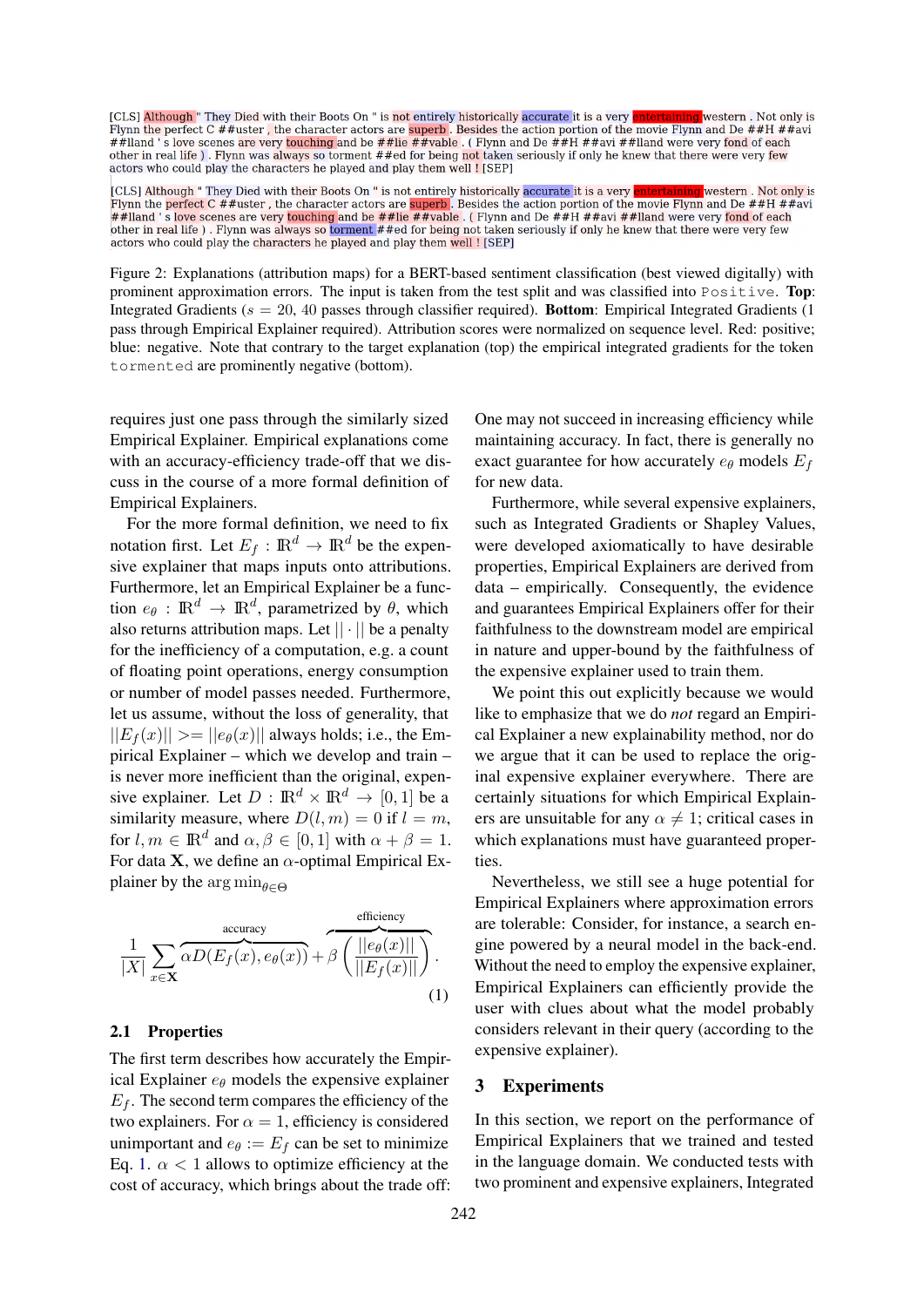<span id="page-3-0"></span>A man in colorful short s is surfing under a wave . sep A man is sun bath ing . sep cls A man in colorful short s is surfing under a wave . sep A man is sun bath ing . sep cls

Figure 3: Explanations (attribution maps) for an XLNet-based NLI classification (best viewed digitally). The input is taken from the test split and was classified into Contradiction. Top: Shapley Value Samples ( $s = 20$ , 380 passes through classifier required). Bottom: Empirical Shapley Values (1 pass through Empirical Explainer required). Attribution scores were normalized on sequence level. Red: positive; blue: negative.

Gradients and Shapley Value Samples, varying the experiments across four state-of-the-art language classifiers, trained on four different tasks.

The experiments address the question of whether or not it is feasible – in principle – to train efficient Empirical Explainers while achieving significant accuracy. All experiments, code, models and data are open source and can be retrieved following <https://github.com/DFKI-NLP/emp-exp>. The most important choices are documented in the following paragraphs. Before going into greater detail, it is noteworthy that Eq. [1](#page-2-0) provides a theoretical framework which one does not have use directly for explicit optimization. For example, in this work, we address the first objective, accuracy, by fitting Empirical Explainers to the attribution maps of expensive explainers. However, the second objective, efficiency, is addressed implicitly by design, i.e. the Empirical Explainers, in contrast to their expensive counterparts, are designed (and trained) in a way s.t. only a single forward pass is required through a model similar in size to the downstream model. In the future, it would be very interesting to fully incorporate Eq. [1](#page-2-0) in a differential setting, i.e. also optimize for efficiency automatically, rather than by manual design.

We trained four Empirical Explainers. All explainers consume only the input tokens to the downstream model and return an attribution score for each token. The first one (EmpExp-BERT-IG) was trained to predict integrated gradients w.r.t. the input tokens to a BERT-based IMDB movie review [\(Maas et al.,](#page-8-13) [2011\)](#page-8-13) classifier. For the second Empirical Explainer (EmpExp-XLNet-SV), we varied the downstream model architecture, task and target explainer: EmpExp-XLNet-SV predicts the Shapley Values (as returned by the expensive Shapley Value Sampling explainer) for the inputs of an XLNet-based [\(Yang et al.,](#page-9-7) [2019\)](#page-9-7) natural language inference classifier that was trained on the SNLI [\(Bowman et al.,](#page-8-14) [2015\)](#page-8-14) dataset. The third (EmpExp-RoBERTa-IG) and fourth (EmpExp-ELECTRA-SV) empirical explainers again approximate IG

and SV, but for a RoBERTa-based news topic classifier [\(Liu et al.,](#page-8-15) [2019\)](#page-8-15) trained on the AG News dataset [\(Zhang et al.,](#page-9-8) [2015\)](#page-9-8) and an ELECTRA (small)-based model [\(Clark et al.,](#page-8-16) [2020\)](#page-8-16) that detects paraphrases, trained on the PAWS dataset (subset "labelled\_final") [\(Zhang et al.,](#page-9-9) [2019\)](#page-9-9), respectively.

The Empirical Explainers were trained on target attributions that we generated with IG and SV with  $s := 20$  samples. For EmpExp-RoBERTa-IG, we used  $s := 25$  due to a slower convergence rate (cf. below). Explanations were generated for the output neuron with the maximal activation. EmpExp-BERT-IG was trained with early stopping using the IG attribution maps for the full IMDB train split (25k). EmpExp-XLNet-SV was trained with around 100k SV attribution maps for the SNLI train split with early stopping, for which we used the 10k attribution maps for the validation split. We did not use all training instances in the split for EmpExp-XLNet-SV, due to the computational costs of Shapley Value Sampling. In case of EmpExp-RoBERTa-IG and EmpExp-ELECTRA-SV it was possible to train with the full train splits again, 108k (12k held out) and around 50k instances, respectively.

As mentioned above, the expensive explainers require user-defined baselines. For the baselines, we replaced all non-special tokens in the input sequence with pad tokens. For the expensive IG, we produced attribution maps for the embedding layer and projected the attribution scores onto tokens by summing them over the token dimension. For the expensive SV, the input IDs were perturbed. During perturbation, we grouped and treated special tokens (CLS, SEP, PAD, ...) in the original input as one feature to accelerate the computation.

In architectural terms, the Empirical Explainers are very similar to the downstream models: We heuristically decided to copy the fine-tuned BERT, XLNet, RoBERTa and ELECTRA encoders from the classifiers and instead of the classification layers on top, we initialized new fully connected layers with  $T$  output neurons.  $T$  was lower bound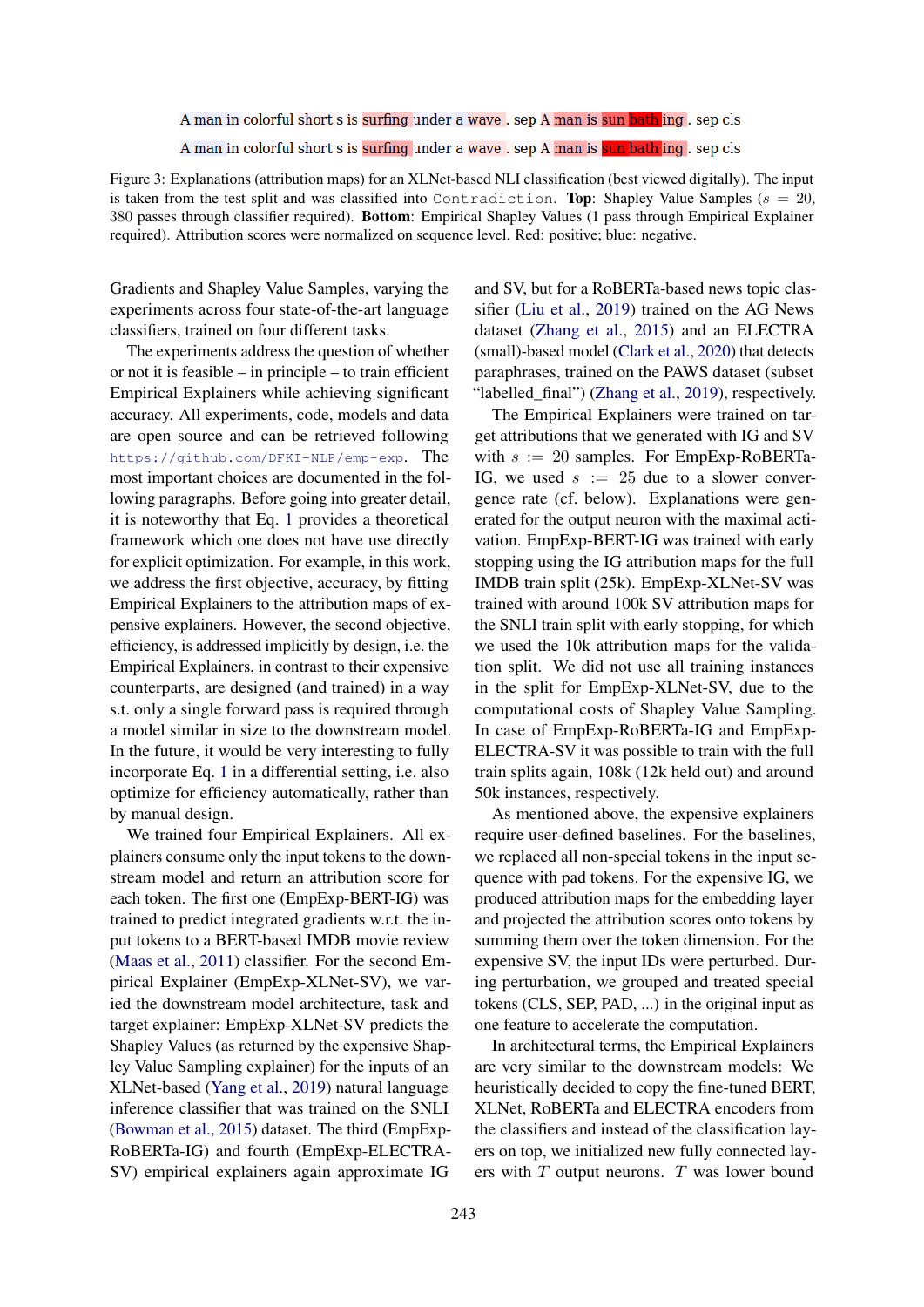<span id="page-4-1"></span>One tan girl with a wool hat is running and leaning over an object, while another person in a wool hat is sitting on the ground. sep A boy runs into a wall sep cls

One tan girl with a wool hat is running and leaning over an object, while another person in a wool hat is sitting on the ground. sep A boy runs into a wall sep cls

Figure 4: Explanations (attribution maps) for an XLNet-based NLI classification with prominent approximation errors (best viewed digitally). The input is taken from the test split and was classified into Contradiction. Top: Shapley Value Samples ( $s = 20, 700$  passes through classifier required). **Bottom**: Empirical Shapley Values (1) pass through Empirical Explainer required). Attribution scores were normalized on sequence level. Red: positive; blue: negative. Note that, contrary to the target explanation (top), the empirical Shapley Value for the token running is in the negative regime (bottom).

by the maximum input token sequence length to the downstream model in the respective dataset:  $T = 512$  for BERT/IMDB and RoBERTa/AG News,  $T = 130$  for XLNet/SNLI, and  $T = 145$ for ELECTRA/PAWS. All input sequences were padded to  $T$  and we did not treat padding tokens different from other tokens, when training the Empirical Explainers. Please note that the sequence length has a considerable impact on the runtime of the SV explainer in particular, which is why limiting T increases comparability.

We trained the Empirical Explainers to output the right (in accordance with the expensive explainers) attribution scores for the input tokens, using an MSE loss between  $E_f(x_1) \dots E_f(x_T)$  and  $e_{\theta}(x_1) \dots e_{\theta}(x_T)$  where  $x = x_1, x_2, \dots x_T$  is a sequence of input tokens.<sup>[2](#page-4-0)</sup>

To put the performance of an Empirical Explainer into perspective, we propose the following baseline, which is the strongest we can think of: We take the original expensive explainer with a reduced number of samples as the baseline. To position the Empirical Explainer against this alternative energy saving strategy, we compute convergence curves. Starting with  $s = 1$ , we incrementally increase the number of samples until  $s = 19$  ( $s = 24$  in the case of EmpExp-RoBERTa-IG) and collect attribution maps from the expensive explainer for the different choices of s. We then compute the MSEs of these attribution maps when compared to the target attributions (with  $s = 20$  or  $s = 25$ ). We average the MSEs across the test split. The same is done for the Empirical Explainer.

# 4 Results & Discussion

In the following, we report the experimental results, divided into the aspects of task performance, explanation efficiency and explanation accuracy.

*Task Performance* On the test splits, the classifiers we trained achieved weighted  $F_1$  scores of 0.93 (BERT · IMDB), 0.90 (XLNet · SNLI), 0.94 (RoBERTa · AG News) and 0.92 (ELECTRA · PAWS).

*Explanation Efficiency* Regarding the efficiency term in Eq. [1,](#page-2-0) in terms of model passes, the Empirical Explainers have a clear advantage over their expensive counterparts. For IG with  $s = 20, 40$ model passes are required, for  $s = 25$ , 50 passes. For SV with  $s = 20$ , assuming a token sequence length of 100 for the purpose of discussion, 2000 model passes are required. For the empirical explanations, only one (additional) forward pass through a similarly sized model (the Empirical Explainer) is necessary.

Contrary to runtime (and energy consumption) measures, the number of required model passes is largely invariant of available hardware and implementation details. For the sake of completeness, we nevertheless also report our runtimes in appendix [A.](#page-9-10) In summary, generating the expensive explanations for the test splits took between around 02:15 and 48 *hours*, whereas the empirical explanations only required between 02:05 and 07:14 *minutes*.

The runtimes are not definitive, however. We were unable to establish a fair game for the explainers. For example, due to implementation details and memory issues we explained the data instancewise with the expensive explainers while our Empirical Explainers easily allowed batch processing. We expect that the expensive explainers can be accelerated but due to the larger number of model passes required, they will very likely not outperform their empirical counterparts.

The Empirical Explainers come with additional training costs, which we also report in appendix [A.](#page-9-10) Training took between 02:15 and 07:00 hours. These additional training costs are thus quickly outweighed by the expensive explainers, in particular

<span id="page-4-0"></span> $2$ Even though we do not solve for Eq. [1](#page-2-0) directly, please note that for evaluation we can normalize the attribution scores to [0, 1] prior to computing the MSE and this way force the MSE into the interval  $[0, 1]$  to comply with the constraints for Eq. [1.](#page-2-0)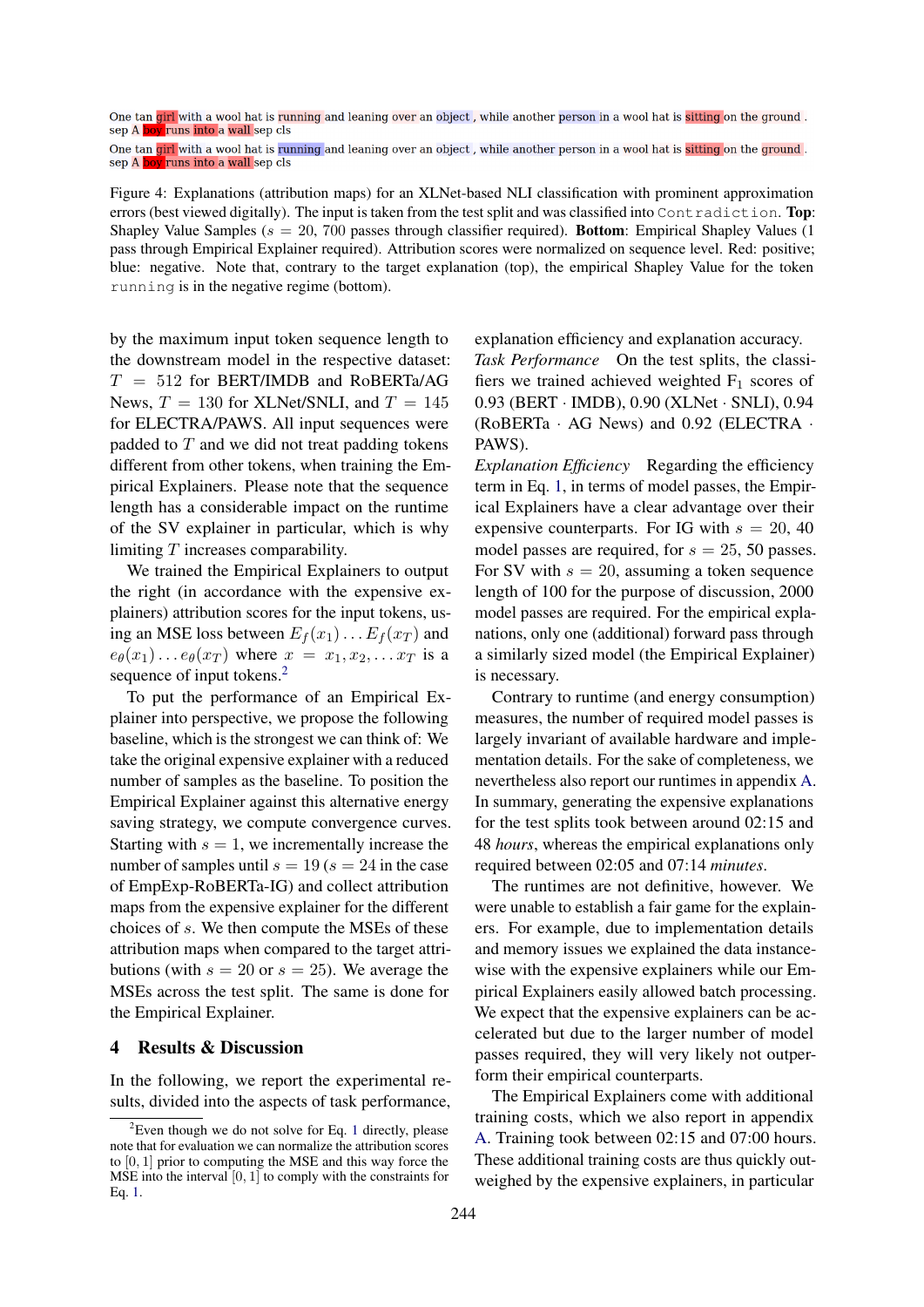<span id="page-5-0"></span>

Figure 5: Performance of Empirical Explainers (dashed green lines) and convergence curves of expensive explainers (solid black lines), averaged across test sets. The attribution maps returned by the expensive explainers with  $s = 20$  samples in case of BERT, XLNet and ELECTRA and  $s = 25$  in case of RoBERTa (slower convergence behaviour), were regarded the target explanations. MSEs were computed on a per-sequence basis and then averaged across the test set.

#### in a continuous in-production setting.

*Explanation Accuracy* Regarding the accuracy term in Eq. [1,](#page-2-0) Figs. [1,](#page-1-0) [2,](#page-2-1) [3](#page-3-0) and [4](#page-4-1) provide anecdotal qualitative evidence that the Empirical Explainers are capable of modelling their expensive counterparts well, with varying degrees of approximation errors. Alongside this paper, we provide four files (see repository) with around 25k (IMDB), 10k (SNLI), 7.6k (AG News) and 8k (PAWS) lines, each of which contains an HTML document that depicts a target attribution and its empirical counterpart from the test set. The heatmaps in the figures mentioned above are taken from the accompanying files.

Figs. [1](#page-1-0) and [3](#page-3-0) are instances of what we consider surprisingly accurate approximations of the expensive target attribution maps, despite challenging inputs. Let us first consider Fig. [1](#page-1-0) in greater detail. Consider the tokens favorites and irritated that are not attributed much importance by the expensive explainer (IG, top) but could be considered signal words for the positive and negative class, respectively and thus pose a challenge for the Empirical Explainer. Nevertheless, in accordance with the expensive target explainer, the Empirical Explainer (bottom) does not attribute the classifier output primarily to these tokens but instead accurately assigns a lot of weight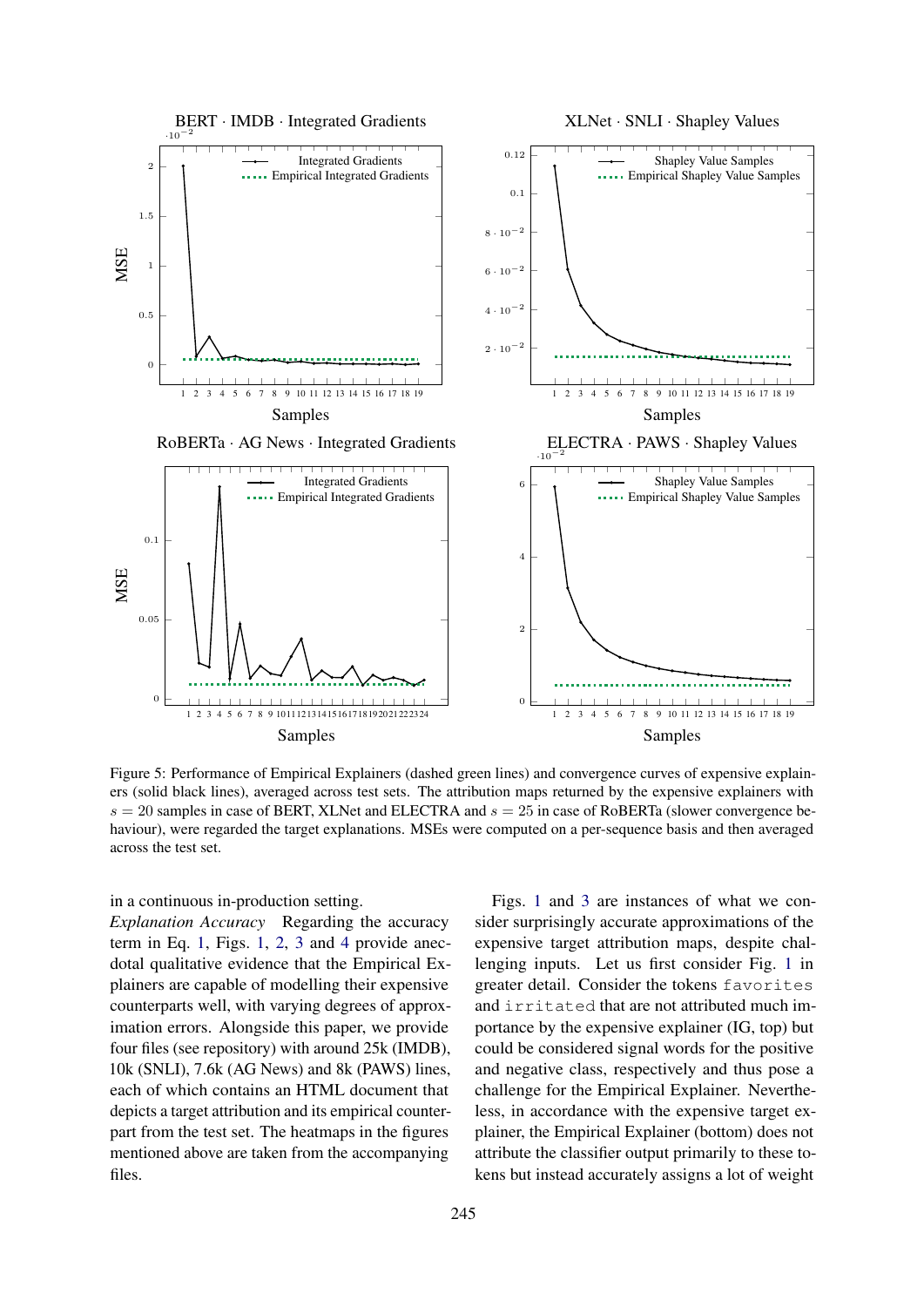to It's overall pretty good.

A similar phenomenon can be observed in Fig. [2](#page-2-1) for the token love. The approximation in this figure, however, also contains a prominent approximation error. The Empirical Explainer erroneously attributes a salient negative score to the token tormented while the target explainer does not highlight that token. Similarly, in Fig. [4](#page-4-1) the Empirical Explainer returns a negative score for running, whereas the expensive target explainer has returned a positive score.

We suspect that such errors may result from global priors that the Empirical Explainers have learned and that sometimes outweigh the instantaneous information. For instance, in Fig. [4](#page-4-1) the verb running in the premise in conjunction with the (conjugated) verb runs in the hypothesis may statistically be indicative of an entailment in the training data. This is because to produce a contradiction the verb sometimes is simply replaced by another one (cf. Fig. [3:](#page-3-0) surfing vs. sun bathing). In this instance, however, the verb is not replaced. Thus, here the prior knowledge of the Empirical Explainer may outweigh the local information in favor of the error that we observe: The Empirical Explainer may signal that running is evidence against the class Contradiction since it finds it in the premise and hypothesis. A similar argument can be put forward for the case of tormented in Fig. [2.](#page-2-1)

The above points are rather speculative. A more objective and quantitative analysis of the efficiency/accuracy trade-off is provided in Fig. [5.](#page-5-0) The left column depicts the MSE lines of IG for an increasing number of samples in  $x$ -direction. We observe that IG converges fast in case of BERT/IMDB. (This may be due to saturation effects in Integrated Gradients, reported on by [Miglani et al.](#page-8-17) [\(2020\)](#page-8-17).) In case of RoBERTa/AG News we found a slower convergence rate, which is why we increased the number of samples for the target explainer. We observe that in both cases, the empirical integrated gradients (dashed lines) perform favourably: To outperform the Empirical Explainer by decreasing s, in case of BERT/IMDB one needs to set  $s > 5$  which entails 10 model passes as opposed to the single additional pass through the Empirical Explainer for the empirical explanations. Furthermore, the approximation error is already marginal at the intersection of expensive and empirical line. In case of RoBERTa/AG News, one even needs

to set  $s := 18$  to be closer to the target than the Empirical Explainer.

A similar trend can be observed for the (empirical) Shapley Values in the right column of Fig. [5.](#page-5-0) In case of XLNet/SNLI, however, the intersection occurs only after  $s = 10$  which means that the Empirical Explainer needs only  $\frac{1}{11*100} = 0.9\%$ of model passes (plus the pass through its output layer) when compared to the next best expensive explainer, again assuming 100 input tokens for the purpose of discussion. In case of ELEC-TRA/PAWS, the Empirical Explainer even beats the expensive explainer with just one sample less than the target.

In summary, we take the experimental results as a strong indication that Empirical Explainers could become an efficient alternative to expensive explainers (in the language domain) where approximation errors are tolerable.

# 5 Related Work

The computational burden of individual explainability methods was addressed in numerous works. As mentioned above, Integrated Gradients can only be computed exactly in limit cases and for all other cases, the community relies on the approximate method proposed by [Sundararajan et al.](#page-9-2) [\(2017\)](#page-9-2). Similarly, Shapley Values can rarely be computed precisely which is why Shapley Value Sampling was investigated, e.g. by [Castro et al.](#page-8-2) [\(2009\)](#page-8-2); [Štrumbelj and Kononenko](#page-9-11) [\(2010\)](#page-9-11). Shapley Value Sampling was later unified with other methods under the SHAP framework [\(Lundberg](#page-8-6) [and Lee,](#page-8-6) [2017\)](#page-8-6) which yielded the method KernelSHAP that showed improved sample efficiency. [Covert and Lee](#page-8-10) [\(2020\)](#page-8-10) then analysed the convergence behaviour of KernelSHAP and again further improved runtime. [Chen et al.](#page-8-7) [\(2019\)](#page-8-7) introduced L-Shapley and C-Shapley which accelerate Shapley Value Sampling for structured data, such as dependency trees in NLP.

Thus, computational feasibility appears to be a driving force in the research community, already. To the best of our knowledge, however, we are the first to propose the task of feature attribution modelling to mitigate the computational burden of expensive explainers with Empirical Explainers.

Technically, self-explaining models [\(Alvarez-](#page-8-18)[Melis and Jaakkola,](#page-8-18) [2018\)](#page-8-18) are related to our approach in that they also generate explanations in a forward pass (alongside their classification deci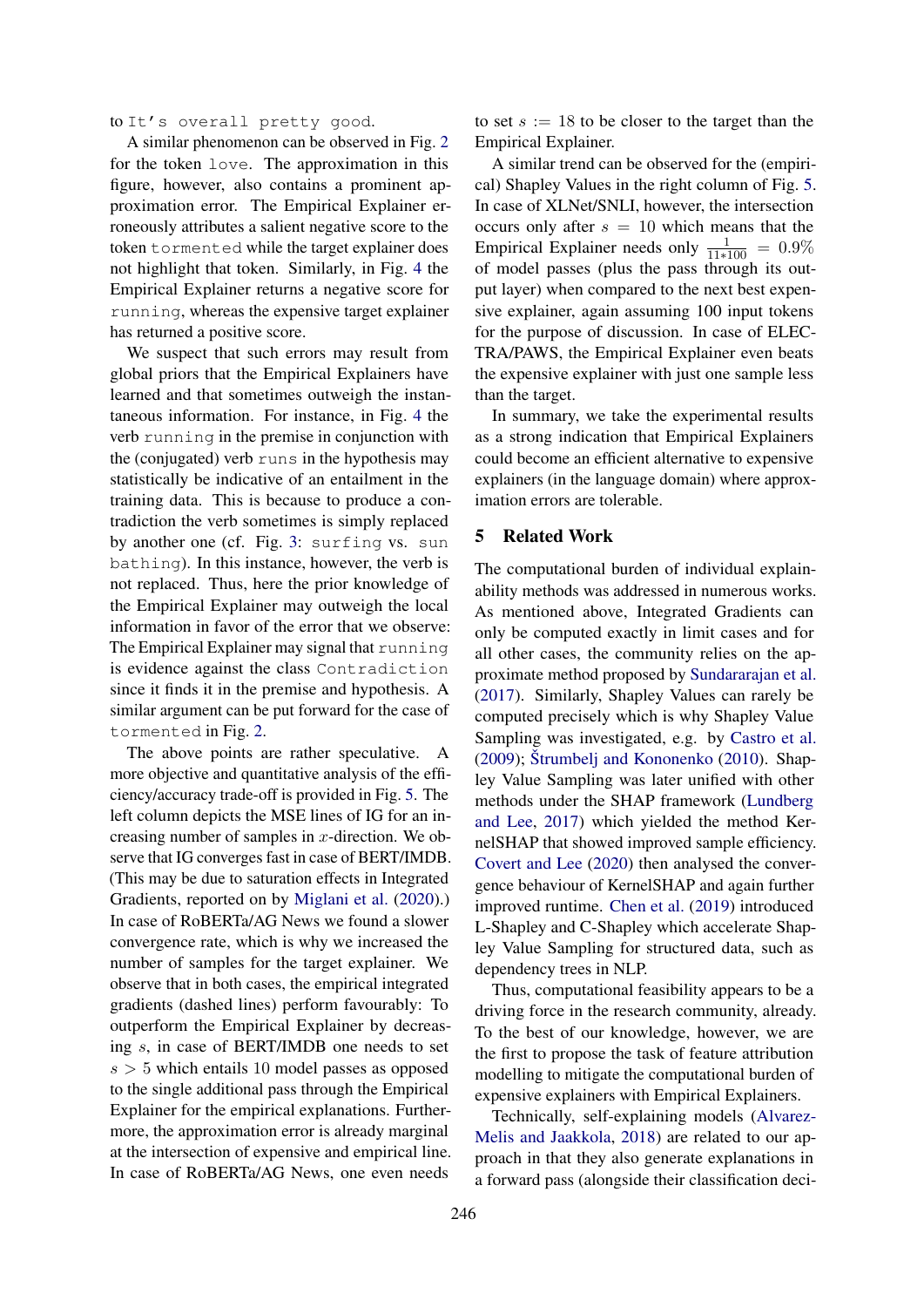sion). Contrary to self-explaining models, Empirical Explainers can be employed after training for a variety of black box and white box classifiers and explainers.

A source of inspiration for our method was the work by [Camburu et al.](#page-8-19) [\(2018\)](#page-8-19). The authors train self-explaining models that return a natural language rationale alongside their classification. Thus, they, too, train an explainer. However, their target explanations (natural language) differ substantially from the ones Empirical Explainers are trained with (attribution scores).

Furthermore, related to our work is the technique of gradient matching for which a network's (integrated) gradients are compared to a target attribution, i.e. a human prior, and then the network's parameters are updated, s.t. the gradients move closer to the target, as done e.g. by [Ross et al.](#page-9-12) [\(2017\)](#page-9-12); [Erion et al.](#page-8-9) [\(2019\)](#page-8-9); [Liu and Avci](#page-8-20) [\(2019\)](#page-8-20). Apart from the loss on an alignment with target attributions, our method and goals diverge from theirs significantly.

Human priors and expensive target explanations have recently also been used for *explanatory interactive learning* (XIL). Like Empirical Explainers, XIL is motivated by the expensiveness of a target explainer; in the case of XIL this is a human in the loop. [Schramowski et al.](#page-9-13) [\(2020\)](#page-9-13) present humans with informative (cf. active learning) instances, the model prediction and an explanation for the prediction The expensive human feedback is then used to improve the model. Apart from the expensive explainer assumption, their approach differs substantially from ours. Very recently, [Behrens et al.](#page-8-21) [\(2021\)](#page-8-21) contributed to XIL by introducing a method that learns to explain from explanations and in this respect is close to the setting of Empirical Explainers. One fundamental difference between ours and their work is that they propose and focus on a specific class of self-explainable models whereas Empirical Explainers make no assumptions about the underlying predictor and are intended for a variety of model classes, as already mentioned above.

Very recently again, [Rajagopal et al.](#page-8-22) [\(2021\)](#page-8-22) proposed local interpretable layers as a means to generate concept attributions which in parts aligns with our method, even though their target attributions and task objectives are very different again.

Lastly, Empirical Explainers can be viewed as a form of knowledge distillation [\(Hinton et al.,](#page-8-23) [2015\)](#page-8-23). However, contrary to the established approach, we

do not assume a parametric teacher network that knowledge is distilled from. Very recently we became aware of the work by [Pruthi et al.](#page-8-24) [\(2020\)](#page-8-24) who boost the accuracy of a student learner with explanations in the form of a subset of tokens that are relevant to the teacher decision, determined by an explainer. In a sequence classification task, the student is trained to identify the relevant tokens and could thus be considered an Empirical Explainer. The task, however, is not to predict the original attribution map and the overall objective differs significantly from ours again.

#### 6 Conclusion & Future Directions

In this paper, we take a step towards greener XAI by again reviving energy efficiency as an additional criterion by which to judge an explainability method, alongside important aspects such as faithfulness and plausibility. In this context, we propose feature attribution modelling with efficient Empirical Explainers. In the language domain, we investigate the efficiency/accuracy trade-off and find that it is possible to generate empirical explanations with significant accuracy, at a fraction of the costs of the expensive counterparts. We take this as a strong indication that Empirical Explainers could be a viable alternative to expensive explainers where approximation errors are tolerable.

Regarding future directions: The Empirical Explainers we trained are our concrete model choices. The framework we propose allows for many other approaches. For instance, one could provide the Empirical Explainers with additional information, such as the gradient w.r.t. the inputs. This would require an additional pass through the model but may possibly further boost accuracy.

We would like to note that we trained and tested our Empirical Explainers only on in-domain data but their behaviour on out-of-domain data should be investigated, too. Fortunately, since we explain the model decision (the maximum output activation), no gold labels are required to train Empirical Explainers which facilitates data collection immensely. Finally, there are some more sample efficient explainers that should be considered, too.

Acknowledgements We would like to thank Christoph Alt, Steffen Castle, Jonas Mikkelsen and David Harbecke for their helpful feedback. This work has been supported by the German Federal Ministry of Education and Research as part of the projects XAINES (01IW20005) and CORA4NLP (01IW20010).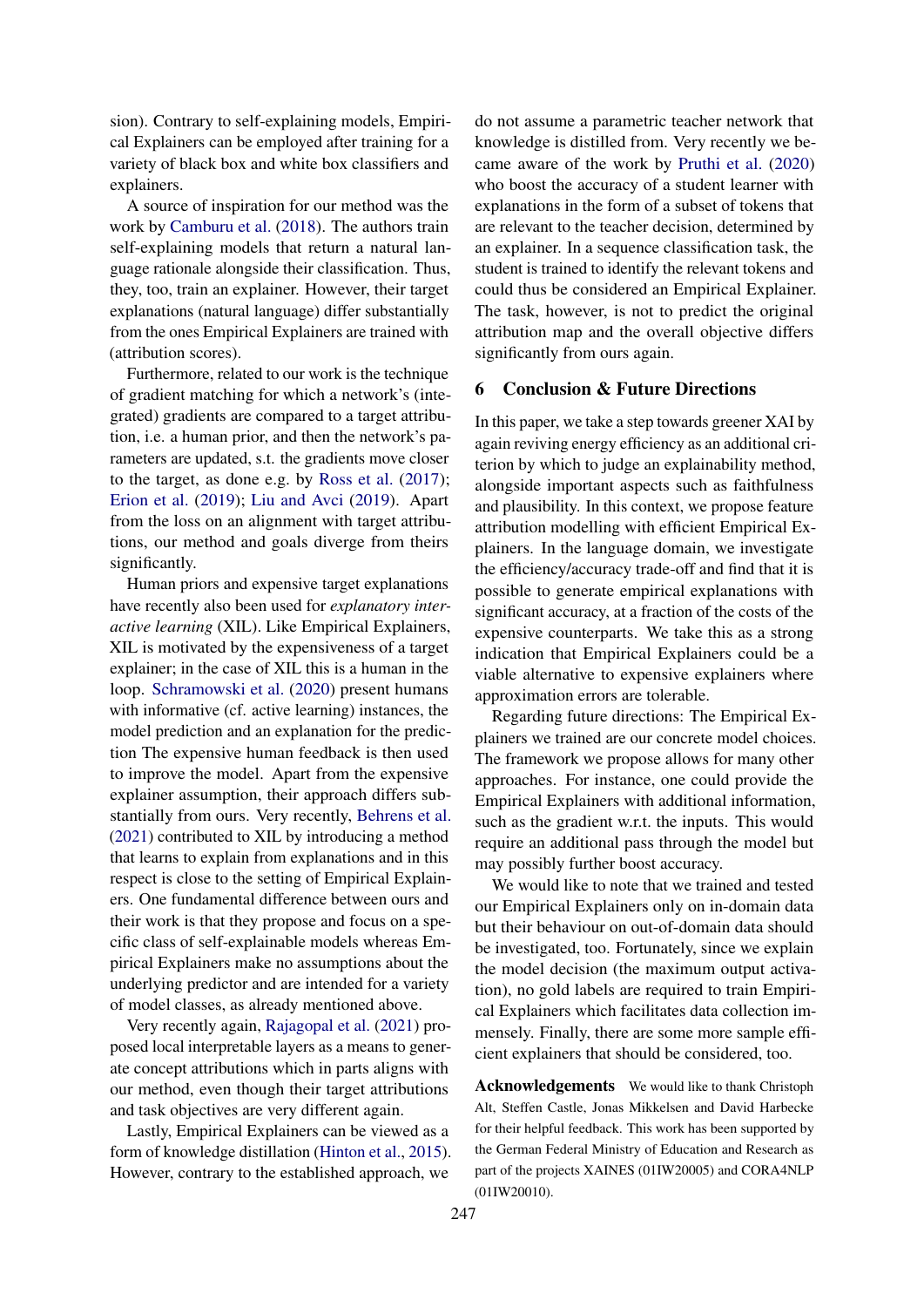### References

- <span id="page-8-18"></span>David Alvarez-Melis and Tommi Jaakkola. 2018. Towards robust interpretability with self-explaining neural networks. *Advances in Neural Information Processing Systems*, 31:7775–7784.
- <span id="page-8-21"></span>Freya Behrens, Stefano Teso, and Davide Mottin. 2021. Bandits for learning to explain from explanations. *arXiv preprint arXiv:2102.03815*.
- <span id="page-8-14"></span>Samuel R. Bowman, Gabor Angeli, Christopher Potts, and Christopher D. Manning. 2015. A large annotated corpus for learning natural language inference. In *EMNLP*.
- <span id="page-8-19"></span>Oana-Maria Camburu, Tim Rocktäschel, Thomas Lukasiewicz, and Phil Blunsom. 2018. e-snli: Natural language inference with natural language explanations. *Advances in Neural Information Processing Systems*, 31:9539–9549.
- <span id="page-8-2"></span>Javier Castro, Daniel Gómez, and Juan Tejada. 2009. Polynomial calculation of the shapley value based on sampling. *Computers & Operations Research*, 36(5):1726–1730.
- <span id="page-8-7"></span>Jianbo Chen, Le Song, Martin J Wainwright, and Michael I Jordan. 2019. L-shapley and c-shapley: Efficient model interpretation for structured data. *International Conference on Learning Representations 2019*.
- <span id="page-8-16"></span>Kevin Clark, Minh-Thang Luong, Quoc V Le, and Christopher D Manning. 2020. Electra: Pre-training text encoders as discriminators rather than generators. *arXiv preprint arXiv:2003.10555*.
- <span id="page-8-10"></span>Ian Covert and Su-In Lee. 2020. Improving kernelshap: Practical shapley value estimation via linear regression. *arXiv preprint arXiv:2012.01536*.
- <span id="page-8-12"></span>J. Devlin, Ming-Wei Chang, Kenton Lee, and Kristina Toutanova. 2019. Bert: Pre-training of deep bidirectional transformers for language understanding. In *NAACL-HLT*.
- <span id="page-8-8"></span>Kedar Dhamdhere, Ashish Agarwal, and Mukund Sundararajan. 2020. The shapley taylor interaction index. In *ICML 2020*.
- <span id="page-8-9"></span>Gabriel Erion, Joseph D Janizek, Pascal Sturmfels, Scott Lundberg, and Su-In Lee. 2019. Learning explainable models using attribution priors. *arXiv preprint arXiv:1906.10670*.
- <span id="page-8-4"></span>Bryce Goodman and Seth Flaxman. 2017. European union regulations on algorithmic decision-making and a "right to explanation". *AI magazine*, 38(3):50– 57.
- <span id="page-8-11"></span>David Harbecke and Christoph Alt. 2020. Considering likelihood in nlp classification explanations with occlusion and language modeling. *ACL 2020 SRW*.
- <span id="page-8-0"></span>P. Henderson, Jie-Ru Hu, Joshua Romoff, Emma Brunskill, Dan Jurafsky, and Joelle Pineau. 2020. Towards the systematic reporting of the energy and carbon footprints of machine learning. *ArXiv*, abs/2002.05651.
- <span id="page-8-23"></span>Geoffrey Hinton, Oriol Vinyals, and Jeff Dean. 2015. Distilling the knowledge in a neural network. *arXiv preprint arXiv:1503.02531*.
- <span id="page-8-1"></span>Alon Jacovi and Y. Goldberg. 2020. Towards faithfully interpretable nlp systems: How should we define and evaluate faithfulness? *ACL 2020*.
- <span id="page-8-3"></span>Narine Kokhlikyan, Vivek Miglani, Miguel Martin, Edward Wang, Bilal Alsallakh, Jonathan Reynolds, Alexander Melnikov, Natalia Kliushkina, Carlos Araya, Siqi Yan, et al. 2020. Captum: A unified and generic model interpretability library for pytorch. *arXiv preprint arXiv:2009.07896*.
- <span id="page-8-20"></span>Frederick Liu and Besim Avci. 2019. Incorporating priors with feature attribution on text classification. In *Proceedings of the 57th Annual Meeting of the Association for Computational Linguistics*, pages 6274– 6283.
- <span id="page-8-15"></span>Yinhan Liu, Myle Ott, Naman Goyal, Jingfei Du, Mandar Joshi, Danqi Chen, Omer Levy, Mike Lewis, Luke Zettlemoyer, and Veselin Stoyanov. 2019. Roberta: A robustly optimized bert pretraining approach. *arXiv preprint arXiv:1907.11692*.
- <span id="page-8-6"></span>Scott M Lundberg and Su-In Lee. 2017. A unified approach to interpreting model predictions. In *Advances in neural information processing systems*, pages 4765–4774.
- <span id="page-8-13"></span>Andrew L. Maas, Raymond E. Daly, P. T. Pham, D. Huang, A. Ng, and Christopher Potts. 2011. Learning word vectors for sentiment analysis. In *ACL 2011*.
- <span id="page-8-17"></span>Vivek Miglani, Narine Kokhlikyan, Bilal Alsallakh, Miguel Martin, and Orion Reblitz-Richardson. 2020. Investigating saturation effects in integrated gradients. *arXiv preprint arXiv:2010.12697*.
- <span id="page-8-24"></span>Danish Pruthi, Bhuwan Dhingra, Livio Baldini Soares, Michael Collins, Zachary C Lipton, Graham Neubig, and William W Cohen. 2020. Evaluating explanations: How much do explanations from the teacher aid students? *arXiv preprint arXiv:2012.00893*.
- <span id="page-8-22"></span>Dheeraj Rajagopal, Vidhisha Balachandran, E. Hovy, and Yulia Tsvetkov. 2021. Selfexplain: A selfexplaining architecture for neural text classifiers. *arXiv preprint arXiv:2103.12279*.
- <span id="page-8-5"></span>Marco Tulio Ribeiro, Sameer Singh, and Carlos Guestrin. 2016. " why should i trust you?" explaining the predictions of any classifier. In *Proceedings of the 22nd ACM SIGKDD international conference on knowledge discovery and data mining*, pages 1135–1144.